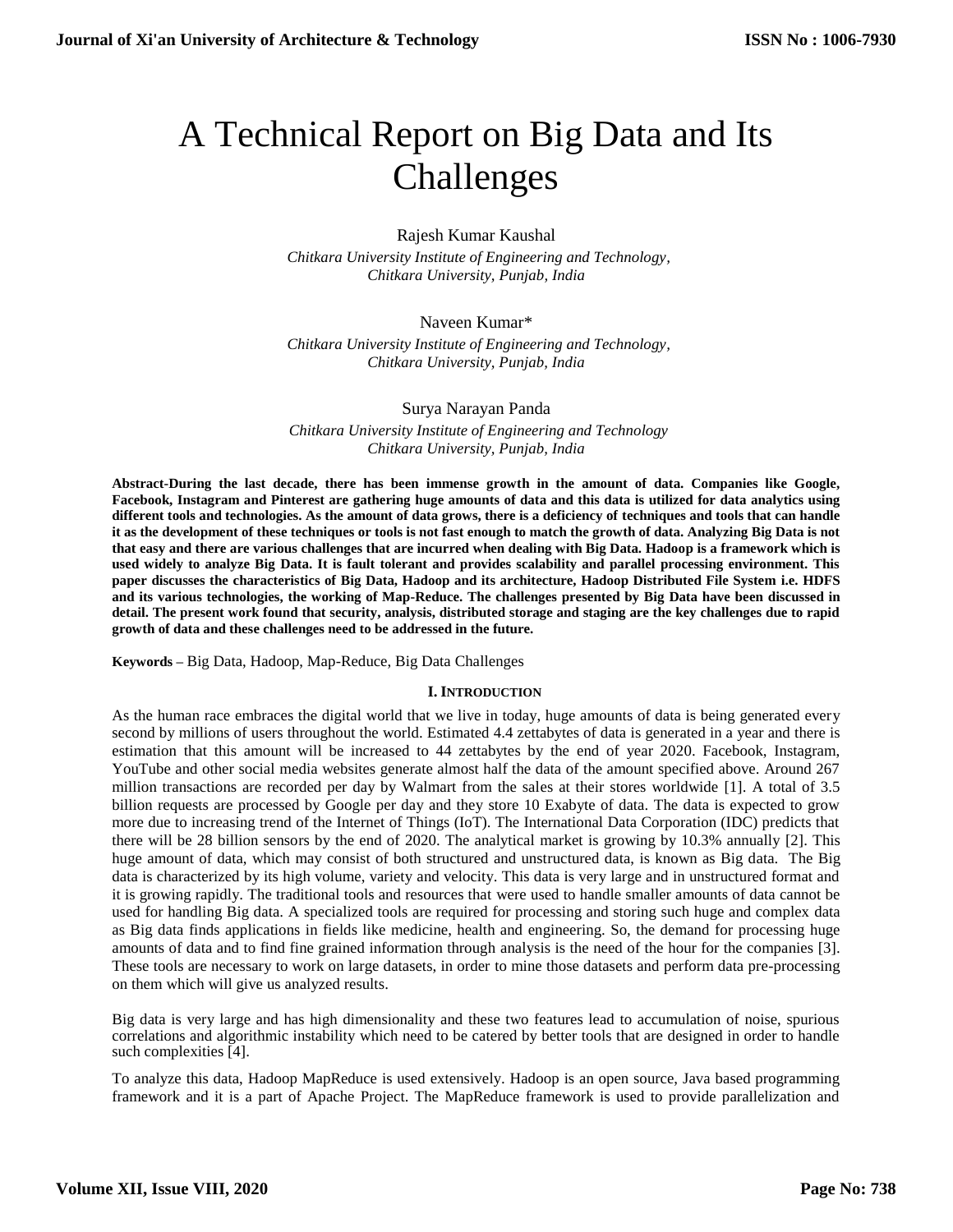scalability during the processing of Big Data. This framework consists of a Distributed File System (DFS) where the map and reduce functions are applied on data which is in the form of a key-value pair. These functions may run a single time or as many times as wanted.

Big data is a collection of huge amount of data that consists of either structured or unstructured data or both. This data, due to its sheer size, is difficult to store, manage, process and analyze. The complexity of these datasets is high so the usual methods of analyzing data cannot be applied on these datasets.

The term "Big Data" was used by John Mashey in 1990's and then it was defined by Gartner using the 3 Vs which are Volume, Velocity and Variety. Gartner defines Big Data as Big Data is high-volume, high-velocity and/or highvariety information assets that demand cost-effective, innovative forms of information processing that enable enhanced insight, decision making, and process automation." We can define Big Data as large amount of data that can be analyzed using different tools and techniques, in order to find important patterns that helps us to gain knowledge for strategic planning and have a better insight about the data.

As mentioned above, Gartner proposed a definition of Big Data based on the three characteristics of Big Data called 3 Vs. But in the recent years, a wider definition of Big Data is becoming popular and it consists of 5Vs namely-Variety, Velocity, Volume, Veracity and Value. The characteristics of Big Data have been discussed below [5-8].

Volume is the data that is collected in huge amounts from various sources. The growth of data has been exponential over the years and the amount of data that is collected today is in zettabytes. Variety refers to different types of data that is generated and then collected from various sources is the reason for this characteristic. As the domain of data collection widens, the varieties of data increase. The data collected may be structured, unstructured or a mix of both. Velocity is the speed with which the data is generated defines this characteristic. The processing speed should be fast enough for this data as the data becomes historical at a fast rate and it also becomes historical due to this evolution. In case the data being analyzed is inaccurate, then the results obtained by it will be inaccurate too. Veracity pertains to validation of data which indicates that whether the data that is being processed is reliable or not. Value can be defined as those hidden patterns or relationships that ought to be analyzed to gain a proper insight about the dataset. A bigger dataset means that it will take more time to establish a relationship in the different attributes or values. So, value is closely related to data volume and variety. The other two Vs that are defined these days are visualization and variability and are described below. Data needs to be in a form such that it is easy to read and understand it and this is known as visualization. The value of data keeps on changing due to high evolution speed i.e. there is variance in the data then this is known as variability [9].

Because Big Data has huge volume and has various varieties of data, so it has some classes like storing, sourcing, formatting, staging and processing. Sourcing consists of various data sources from which data is collected. Format consists of different types of data. Storing and organization consists of various ways of storing data and extracting, transforming and loading processes. There are large number of applications of Big Data. These are described below.

1. Analytical tools for E-Science Data Management

The data that has been published should be accessible to the fellow scientists and it should also be secure enough. The paradigm change in modern E- Science has helped in achieving this [5]. Quite a lot of data has been automated and re-purposed to carry out researches in different scientific domains.

2. Tools for improvement in healthcare facilities

Many researches are underway in the Healthcare Industry and Big Data is being used in order to analyze the general patterns in large datasets [10]. It is being used in researches related to DNA and genomes [6][11]. Bigger healthcare facilities are analyzing the data collected from numerous patients in order to gain a detailed insight into the data. The smart fitness devices like bands and watches also help us in monitoring our heart beat, fitness level and calories by analyzing the collected data for better lifestyle choices.

3. Optimizing Business performance

Walmart acquired Inkiru Inc. and this has helped Walmart in increasing sales as it analyzes trends before launching a product, provides a personalized experience to each user by customized recommendations for products. It also analyzes the sales of various products according to regions or areas.

4. To analyze user demands and preferences

In 2012, retail giant Walmart started using a 250 node cluster and as it started analyzing Big Data to make decisions and to analyze customer preferences, and this led to a considerable increase in the online sales of Walmart. As the data needs to be processed in real time, so Walmart uses Mupd8 (Map Update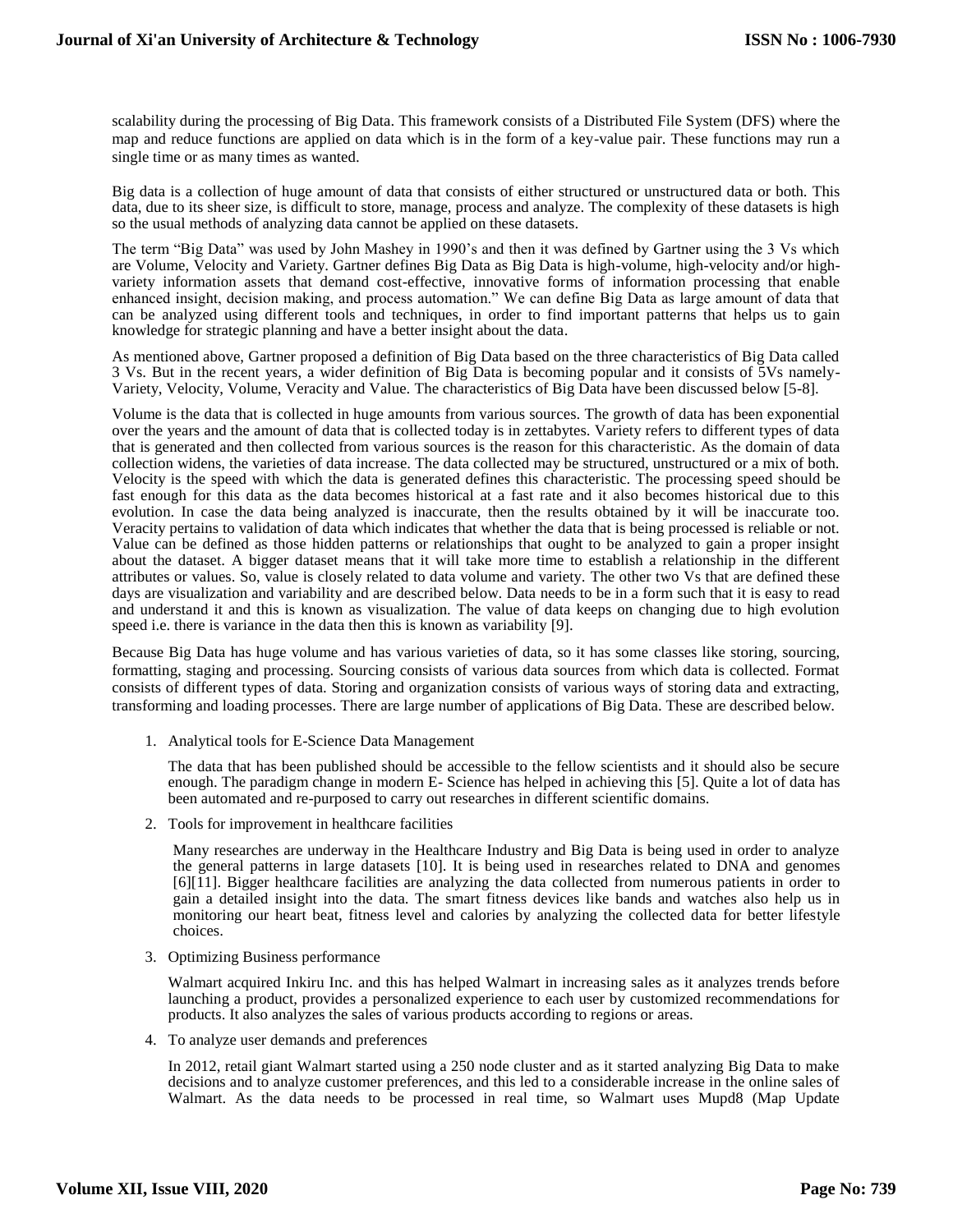Application) in order to handle faster data. Mupd8 is able to tackle huge load and data-distribution across multiple CPU cores.

5. Tools for optimizing performance in sports

Germany's big win in FIFA World Cup 2014 was due to its partnership with SAP wherein they analyzed huge amounts of player performance data using a tool called match insights and helped every player to work on his weaknesses [12]. This helped in optimizing the performance of the players.

6. Improvement in Science and research facilities

NASA generates huge amounts of data because of the numerous ongoing missions. This data is then used to generate meaningful knowledge which leads to new findings and discoveries. The Large Hadron Collider at CERN, Geneva also generates data that can't be handled by traditional techniques. So a specially designed analytical tool ROOT is used in order to analyze this complex data that is related to particles and their collisions.

The present paper discusses the MapReduce framework based on Hadoop along with the challenges presented by Big Data. The paper is arranged as follows: The section II gives the literature review and the section V describes the architecture of Hadoop followed by description of HDFS architecture in section VI. The MapReduce is described in section VII followed by performance analysis of Hadoop in section VIII. The section IX and X lists down the challenges and open research challenges respectively.

# **II. LITERATURE REVIEW**

Bryant et al., [1] focused on how advances in different technologies like sensors, networks, data storage, computer clusters and data algorithms had led to the rise of big data computing. With an increase in its popularity, certain challenges were faced in its implementation like cluster programming, extending the reach of cloud computing, data analysis techniques, security and privacy. The paper also elaborated long term and short term actions that a company should take so as to implement big data computing in a successful way.

Abouzeid et al., [2] presented the idea that how parallel databases and MapReduce based systems did not meet certain properties that were desired for performing data analysis and these properties were performance, fault-tolerance, flexible query interface and ability to run on heterogeneous systems. The authors also discussed shortfalls of present data analysis approaches. They also described the HadoopDB wherein the implementation of Hadoop background and its architecture was also discussed. The benchmarked systems were also mentioned along with summarized results.

Some researchers elaborated the definition of big data [3] and summarized how it is used by big companies and presented how to collect useful data by using cloud computing techniques. Thereafter the authors focussed on the challenges presented in this field like defining the constructs for access control and auditing in terms of data platforms, devising a querying technique for approximate results, building an environment that enables exploration of data for deep analytics, reconsidering optimization of query for data parallel platforms, defining a model for performance.

In another study, the autors shared the challenges in analysis of big data [4]. The authors started discussion with the two main advantages of big data which were finding a hidden pattern in big data as well as finding common features among a variety of individual features. Thereafter, the challenges in big data mining were mentioned which were spurious correlations, issues regarding heterogeneity and heavy computational costs plus algorithmic instability. To handle these challenges, various paradigm shifts were adopted. The authors also pointed on the characteristics of big data and the various experiments that were carried out. At last, the authors presented its statistical impact on data.

One of the studies [5] pointed out the challenges on the present and future Scientific Data Infrastructure (SDI). The authors defined requirements and different access control and security measures for management of data. Scientific Data Lifecycle Management (SDLM) was also introduced along with all the stages associated with it. The paradigm changes for big data and cloud based services for e-data were also included so as to provide an interoperable data for using it with modern technologies and for best practices.

In another study, the authors introduced 5 V's of big data followed by description of technical view of big data which includes sourcing, storing, formatting, organizing, processing and querying [6]. The major research areas in big data were identified like application of ontology, security, storage and transport, accessibility, mobility and inconsistencies along with technical challenges that loom over big data namely failure handling, data heterogeneity and data quality.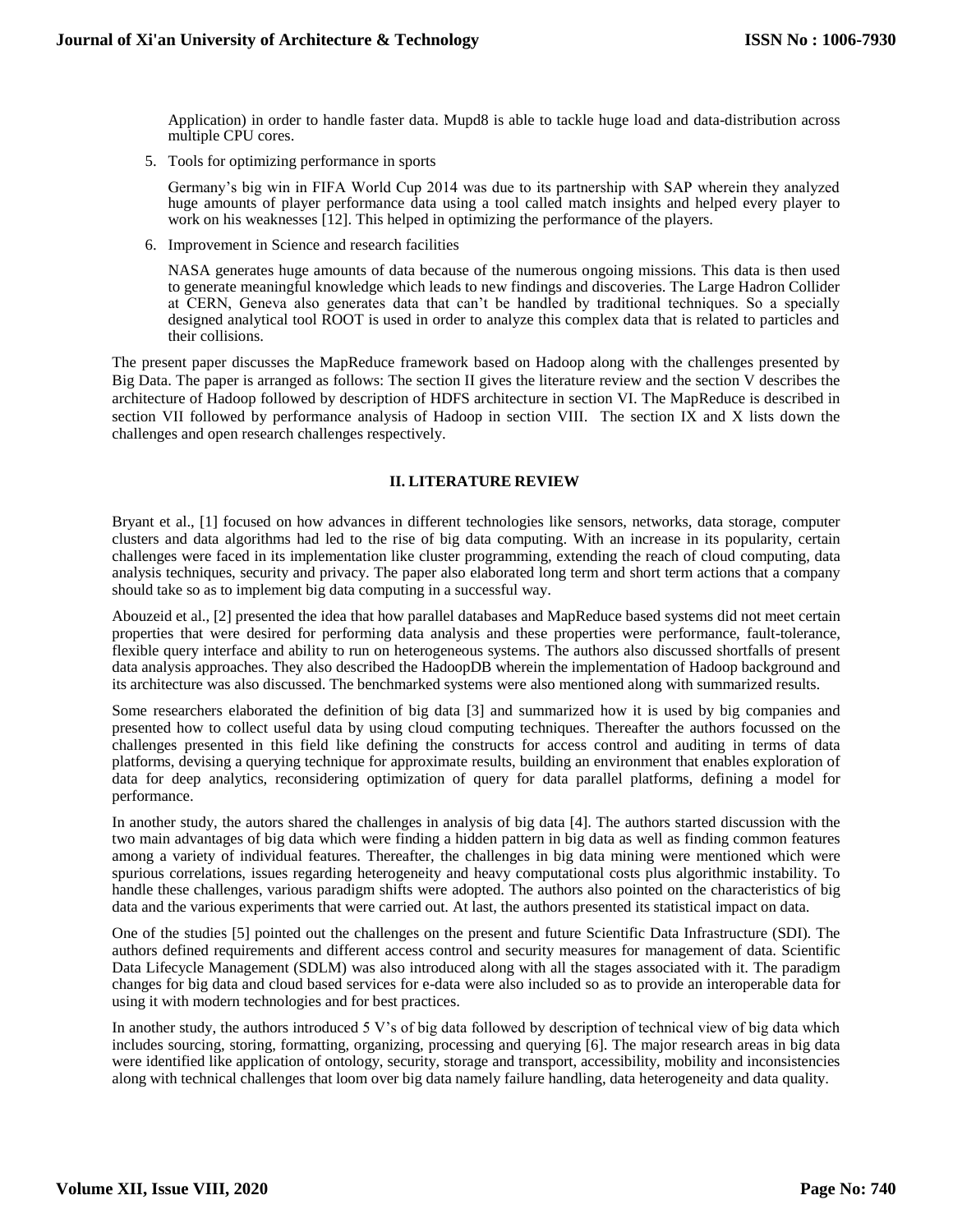Gandomi & Haider [9] emphasized on the neglected areas or dimensions of big data. The authors started the discussion with defining big data and then by defining its 3 V's. The text analytics techniques like information extraction, summarization, question answering techniques and opinion mining followed by audio, video and social media analytics were also defined. It also described predictive analytics at the end.

Kumar et al., [11] presented the applications of big data for the digital India scheme. The authors of this paper also discussed 5 V's and then stated some figures about the growing popularity of big data. It then discussed the various application areas like predictive model for understanding end users behavior and preference, optimization models for businesses or individual quantification etc. The authors then mentioned the challenges that usually occurs in different phases of big followed by the recommendations for handling these challenges.

In the study [13] the authors highlighted about big data and how Hadoop is used for analysis of unstructured datasets using HDFS and MapReduce processing. The supporting tools of Hadoop like core, MapReduce, HDFS, HBase, Pig, ZooKeeper, Hive, Chukwa were also discussed. The architecture of Hadoop which consists of data nodes, name nodes, resource manager, secondary name nodes and node manager were discussed in detail.

Patel, Birla, & Nair [14] primarily focused on defining big data and then mentioned that still there are problems in handling huge amounts of data using relational database or parallel processing with respect to scalability, unstructured data and fault tolerance. The automation techniques being applied to big data like Multiple Parallel Processing and data mining grids etc. were also mentioned. Hadoop-DFS and MapReduce were discussed along with the working of MapReduce and the architecture of Hadoop. After that, experimental setup had been stated along with the discussion on results.

Bhosale & Gadekar [15] defined big data and presented 3 V's along with the problems related to big data processing which were like heterogeneity, incompleteness, scale, timeliness and privacy. Hadoop and its various components along with HDFS architecture and the MapReduce architecture were also discussed.

One of the studies [16] differentiated between SQL and NoSQL and then moved on to discuss the architecture of Hadoop along with HDFS and the MapReduce. Thereafter, the authors pointed out the benchmarks while considering performance consideration and capacity planning.

Another group of researchers presented the comparative study of distributed and MapReduce methodologies that are commonly used for big data mining [17]. The authors evaluated large datasets so as to compare these two technologies and to find out the accuracy that one gets when baseline comparison is done according to these two procedures using SVM (Support Vector Machine). It also mentioned that the distributed data mining is manual while the data mining done using MapReduce is automatic. The paper also compared four sets of data and provides a result by mining the data in different forms and suggested that MapReduce doesn't cater to class imbalance dataset.

The study [18] suggested the different ways in which we could carry out big data processing in a cloud environment as there has been fast growth of data over various platforms and huge amount of data has to be analysed. This leads to challenges in management of data which can be solved by using cloud data management. The architecture and platform of cloud were also discussed followed by discussion on MapReduce paradigm and the ways in which we can optimize it using methods like Map-Join-Reduce, Iterative Optimization and MapReduce Online.

Agrawal, Das, & El Abbadi [19] presented an analysis of scalable data management solutions using cloud computing. Both update heavy applications and decision support systems were covered in the paper. Increasing popularity of key and value stores due to single tenant systems and the rise of Hadoop had also been referred to. The design principles and problems in cloud data management were also addressed in the paper.

W. Fan & Bifet [20] emphasized on the explosion of data which led to the birth of 'Big Data' and the 3 V's associated with it along with the introduction of variability and value. The example of global pulse were taken, an initiative of the US, which uses Big Data for development purposes. The authors then described the controversies in big data along with the general issues related with it followed by reference to associated tools.

Hashem et al., [21] focused on 4V's of big data followed by the application of cloud computing on big data and the relationship between them. It also discussed how the classification of big data can be done on five aspects. The various ways of big data storage like NAS, DAS, SAN were also mentioned along with the HDFS and MapReduce. The research challenges like scalability, privacy, data integrity and quality etc. were also described along with open research issues like data staging, data security, data analysis and distributed storage system.

# **III. OBJECTIVE**

The objective of this research work is to discuss the Big Data characteristics, Hadoop and its architecture, HDFS and its various technologies and MapReduce framework along with the open challenges incurred due to Big Data.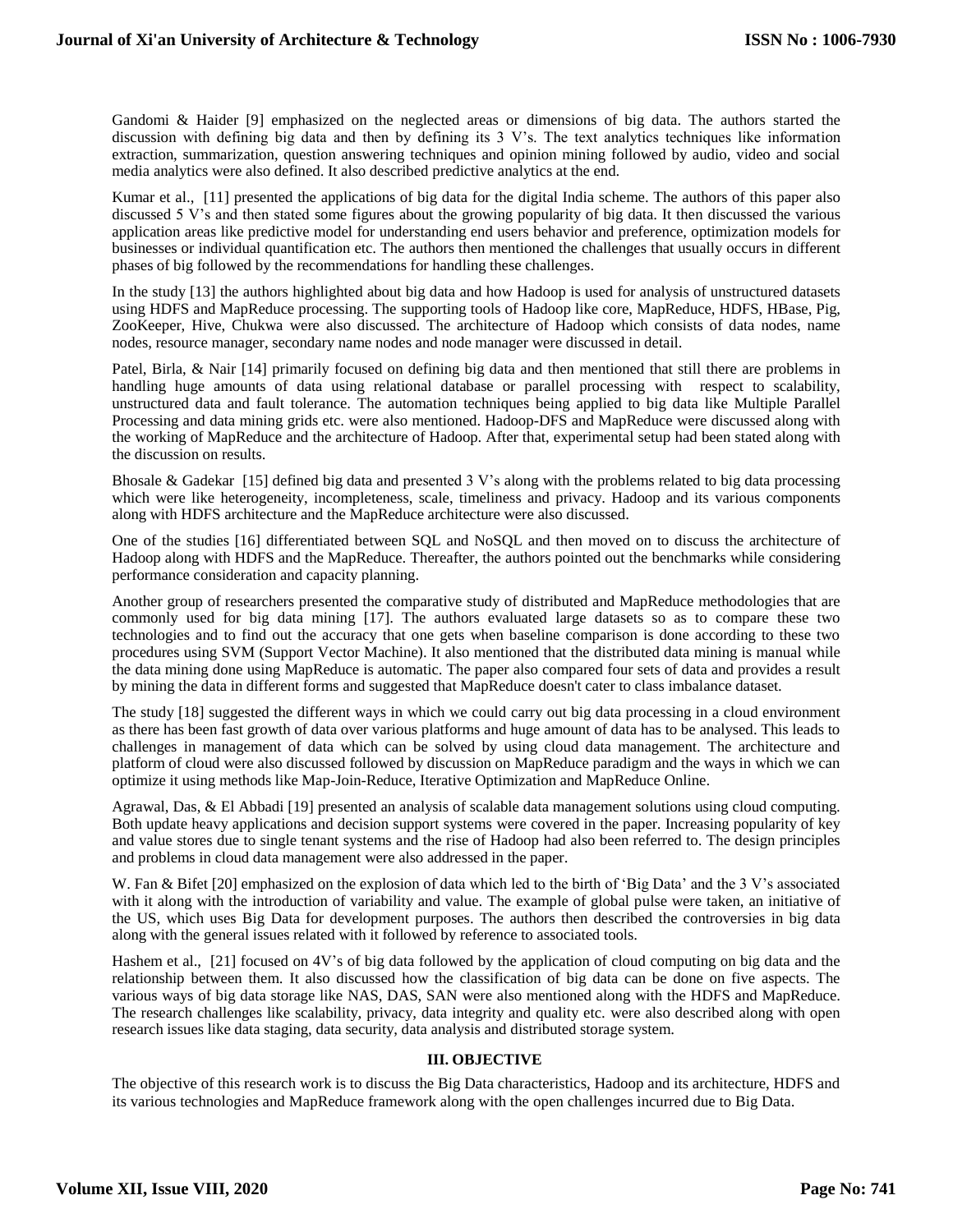## **IV. METHODOLOGY**

To achieve the objective, related published research work was searched on popular databases like Google Scholar and Science Direct. The keyword descriptors like "big data challenges", "hadoop architecture", "big data and mapReduce", "big data and hdfs" etc. were used to searched the articles. The past published studies which were not directly related to the objective of this study were excluded. Thereafter, technological information and innovations were retrieved and presented along with the challenges.

## **V. ARCHITECTURE OF HADOOP**

Hadoop is a batch processing framework where large datasets are processed in a distributed environment. It is an open source framework developed by Apache and it has two components namely MapReduce programming framework and HDFS (Hadoop Distributed File System) [22]. It has been written in Java and we can work with huge amounts of data [13]. It was inspired by Google File System (GFS) and MapReduce. Hadoop can be run on different platforms and it is fault tolerant as it is able to detect and handle failures. It provides scalability. Hadoop is used by Facebook to handle its 2.5 petabyte data warehouse.

Hadoop architecture (see Fig.1) consists of a certain number of nodes and each node has a well-defined role in a Hadoop framework. The components of Hadoop are Name Node, Data Node, Node Manager, Resource Manager and Application Master [13]. The system that has the Name Node is the master node and it is responsible for managing the file system, regulation of access and file system operations. There can be only one Name Node in each cluster.



Figure 1.Architecture of Hadoop

#### **VI. HDFS ARCHITECTURE**

HDFS is the Hadoop Distributed File System which is used to store large datasets. These huge datasets are broken into chunks and stored across various servers so as to provide fault tolerance and parallelized processing [20].

1. Data Node

The system has one Data Node for each node in the cluster and this node is the slave node. This node is responsible for storing data, creation and replication of blocks.

2. Node Manager

It manages the node and is responsible for keeping the Resource Manager updated.

3. Resource Manager

It determines the resources that are available and manages the distributed applications on YARN.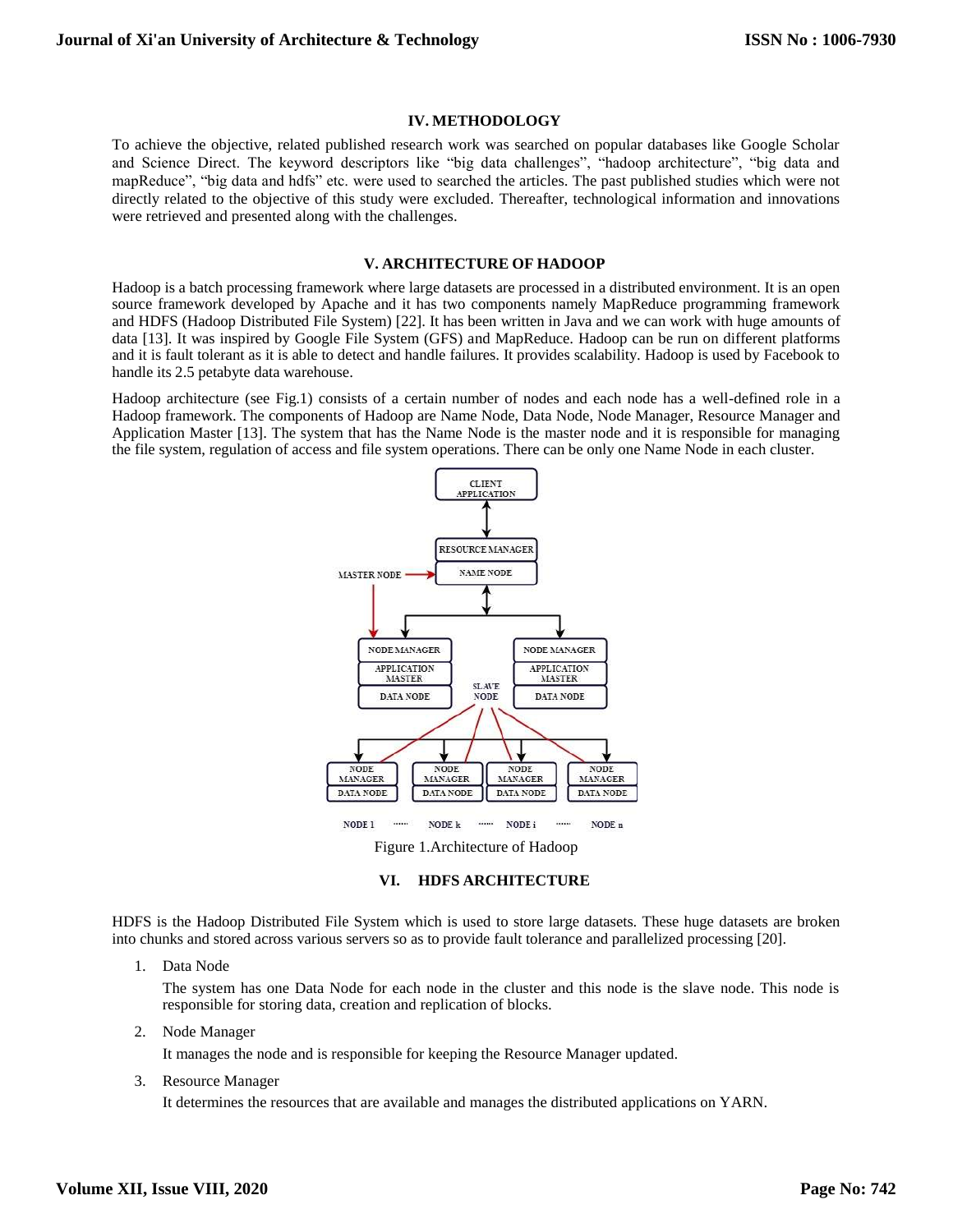4. Application Master

It manages the application lifecycle and interacts with both the Resource Manager and Node Manager.

Hadoop has a distributed file system that is used for storing large volumes of data. This system is fault tolerant and scalable as it divides huge datasets into smaller blocks and then processes them. HDFS consists of the data node and the name node wherein Name Node (or master node) maintains all the metadata and has the details about the various Data Nodes while Data Node (or slave node) maintains the records about the stored and replicated data and reports to the Name Node. The huge amount of data is divided into blocks which are further replicated three times and stored in different data nodes and the name node keeps a tab about all the data nodes. The block size in HDFS is 64 MB and this reduces the metadata storage that is required for each file and thus increases the streaming process. The HDFS architecture is depicted in the Fig. 2. The working of HDFS is as follows[13]:

- 1. As HDFS uses Java so the client can access (using read operation) the HDFS file by using standard file input stream which is processed in the background.
- 2. The Name Node takes decision about granting permission to let the client access the file. In case the permission is granted, the block IDs of the file to be accessed are retrieved and all the Data Nodes that store those blocks are also retrieved. This information is sent to the client.
- 3. Now the closest Data Node is accessed by the client and the required block ID is requested and this block is then delivered to the client.
- 4. In case the client wants to write in a HDFS file, the standard file output stream is used.
- 5. The stream is processed in the background and each 64 MB block is broken into smaller block of 64 KB data and then these blocks are queued in FIFO manner.
- 6. Another thread takes care of de-queuing these blocks from FIFO and works with the Name Node to get block IDs and to send blocks to the Data Nodes.



Figure 2. HDFS Architecture

# **VII. HADOOP MAPREDUCE**

MapReduce is a parallel processing framework introduced by Google and it consists of three stages namely mapping stage, the middle stage followed by reducing stage. The idea of MapReduce is to split the file into several files and then into sub files so as to perform mapping on them followed by sorting and shuffling the files and then reducing the result to gain the final output [13][15]. This framework uses key-value pairs (See Fig. 3) where key is a unique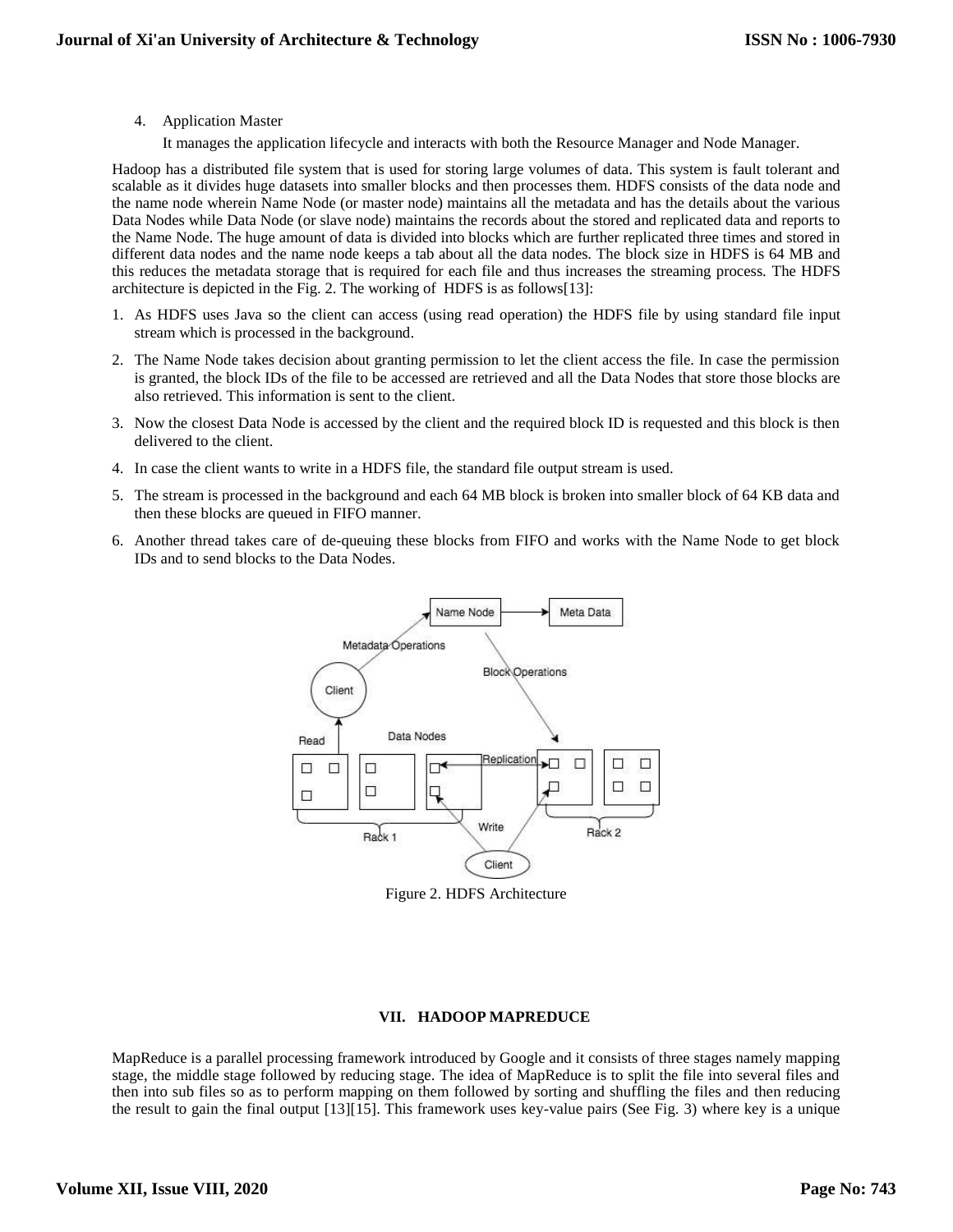identifier for some data item and value is the data that is identified or located. MapReduce provides flexibility, scalability and fault tolerance as it is schema-free and index-free. The various stages of MapReduce are described below [14] [16].

1. Mapping Stage/Function

This is the first stage and the data is transformed into key-value pairs by applying mapping it. The original input data is not modified by it and only a new output is generated by it. This function provides a sorted keyvalue pair as the input for the next stage.

2. The Middle Stage

This stage consists of shuffling, sorting and aggregation wherein the list that is obtained from the mapping stage after parallel processing of chunks of data is shuffled and then aggregated so as to get some new patterns from the list and then the list is sent to the reducing stage.

3. Reducing Stage/Function

The different patterns that are obtained after the second phase are analyzed and merged in this phase so as to obtain the final result.

## **VIII. PERFORMANCE ANALYSIS OF HADOOP**

HadoopDB consists of multiple single node databases which use Hadoop as a coordinating and network communication layer. It should perform efficiently, be fault tolerant, have flexibility in its query interface and it should be able to run in a heterogeneous environment.

The four components of Hadoop DB are DB Connector, Catalogue, Data-Loader and SQL to Map-Reduce to SQL Planner(SMS).



Figure 3. Workflow of MapReduce

Abouzeid et al., [2] compared the performance of Hadoop, Hadoop DB and two commercial parallel processing databases namely Vertica and DBMS-X. In case of data loading, as the nodes are increased, Hadoop DB and Vertica scaled up but DBMS-X took the longest time. But when pre-processing is done, the load time is increased for Hadoop and Hadoop DB. In case of fault tolerance, there were lesser slowdowns for Hadoop and HadoopDB and in case of node failures (i.e. n=10) these have higher fault tolerance but they also pointed out that Vertica's total query processing time was low. So, it is better for smaller node systems. For systems with higher nodes, robustness of Hadoop and HadoopDB is really useful due to the use of low granular chunks.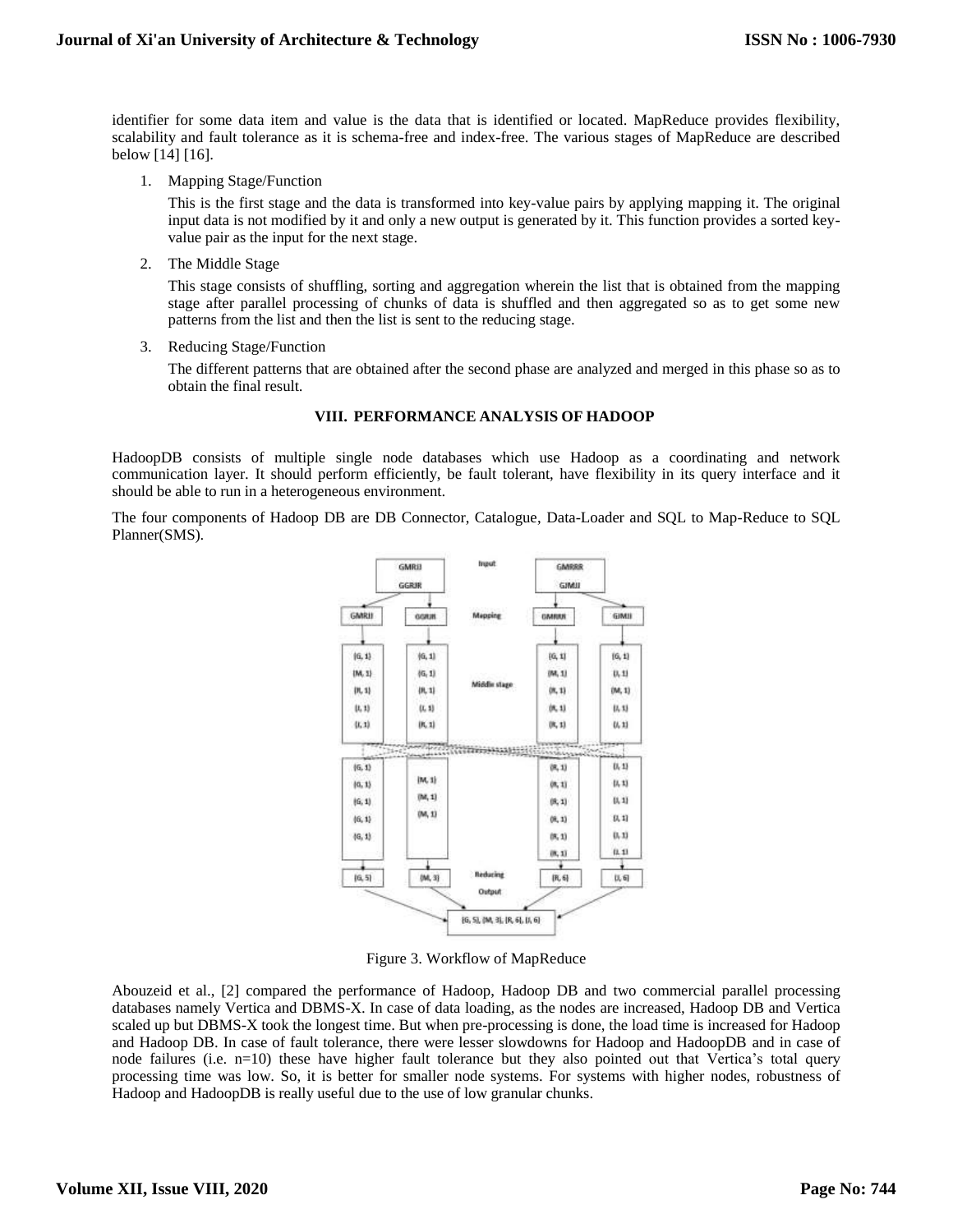Patel, Birla, & Nair [14] analysed text processing application wherein the processing time was decreased with increase in the number of nodes and increased with increased size of dataset. They also performed analysis on earthquake data where the processing time decreases with increase in nodes but as the number of days increased, the execution time of data using four nodes was lesser than the time taken for execution by two nodes.

Tsai, Lin, & Ke [17] used Support Vector Machine (SVM) technique for baseline procedure, distributed procedure and MapReduce based procedure. Baseline procedure was carried out on a single machine in a centralized manner. The distributed procedure was divided into n-sets for n computer nodes where n=10 to 50. For MapReduce based procedure, cloud computing environment was simulated. Four datasets were used to analyse using the above mentioned methods. The dataset use for breast cancer was class imbalance dataset and SVM was acquired using baseline and distributed procedures had more classification accuracy than MapReduce based procedure. In case of protein homology dataset, classification accuracy was increased for a single node while it decreased as the nodes increased for MapReduce procedure. The "Cover-type" dataset had high classification accuracy for Map-Reduce. For person activity dataset, MapReduce classification accuracy increased to around 90%.

The study [18] emphasized on Hadoop++ which provides better performance when working with analytical queries tool and Hadoop was integrated in Ricardo. MapDupReducer detects duplicates in big datasets which helps in removing unwanted duplicate values. Map-Reduce-Merge adds a merge phase to avoid data transfer bottleneck which provides optimization of results. Map-Join-Merge improves runtime framework. HaLoop adds loop control which is much needed in Hadoop. To increase the performance efficiency of Hadoop, new tools are being developed. These tools focus on increasing the performance efficiency of Hadoop [19]. For mining big graphs, tools named Pegasus and GraphLab are being used while for Big Data Mining, R, MOA and Vowpal Wabbit are widely used [20]. Some widely used tools related to Hadoop have been mentioned in Table 1.

| <b>Tool</b> | <b>Description</b>                                                                                                                                                                                      |
|-------------|---------------------------------------------------------------------------------------------------------------------------------------------------------------------------------------------------------|
| Hive        | It is a warehouse-infrastructure that summarizes, analyses and enables ad-hoc querying by using HiveQL                                                                                                  |
|             | which is a language similar to SQL. Hive is used by Facebook.                                                                                                                                           |
| Pig         | Pig is a platform that is used to process and analyze large datasets that have a high level language. It                                                                                                |
|             | optimizes and analyses the datasets using parallel processing techniques and it is used by Yahoo.                                                                                                       |
| Spark       | Spark is a cluster computing platform that has been built on top of MapReduce and it helps in performing                                                                                                |
|             | fast computations on datasets. It uses Hadoop for storage purposes and can carry out both batch and real                                                                                                |
|             | time processing.                                                                                                                                                                                        |
| Yarn        | YARN manages the resources and schedules jobs. It consists of Resource Manager and Application Master.                                                                                                  |
|             | The Resource Manager and the Node Manager are the two components of the computational framework.<br>The Resource Manager manages the resources that are allocated in the system. The Node Manager takes |
|             | care of the resource usage and reports back to the Resource Manager.                                                                                                                                    |
| Storm       | Storm is a distributed platform which supports real time processing of datasets. It is faster than Hadoop as it                                                                                         |
|             | repartitions the streams and it requires less development effort. It provides scalability and fault tolerance                                                                                           |
|             | along with being simple.                                                                                                                                                                                |
| Flink       | Flink supports stream processing and it was designed for large clusters. It is fault tolerant and it can                                                                                                |
|             | continuously process infinite datasets. It is faster than Hadoop but it requires more memory.                                                                                                           |
| Samza       | Samza is a durable platform that has a simple API and is used for distributed stream processing. It uses                                                                                                |
|             | Kafka and Hadoop YARN for messaging and resource management respectively.                                                                                                                               |
| Beam        | Beam is programming model which uses a unified approach as it can carry out both- the stream and batch                                                                                                  |
|             | data processing. It can be used for those problems that can be executed in smaller chunks in an independent                                                                                             |
|             | way.                                                                                                                                                                                                    |
| Kafka       | Kafka is distributed streaming framework that is used for building data pipelines that transform streams of                                                                                             |
|             | data. It has records which consist of a key-value pair and a timestamp.                                                                                                                                 |
| Flume       | Flume is a reliable and robust platform that is used for collection and aggregation of log data. It uses a                                                                                              |
|             | simple extensible data model for processing the data.                                                                                                                                                   |
| Sqoop       | Sqoop is used for transferring huge amounts of data between Hadoop and relational database. The data is                                                                                                 |
|             | imported and transformed in MapReduce and then it is exported back to the relational database.                                                                                                          |
| Apex        | Apex is a batch processing platform which consists of events that are defined according to timestamps. Just                                                                                             |
|             | like beam, it combines both the stream and batch processing techniques. It is highly scalable and fault                                                                                                 |
|             | tolerant along with being secure. It is easy to use.                                                                                                                                                    |

#### TABLE I. TOOLS RELATED TO HADOOP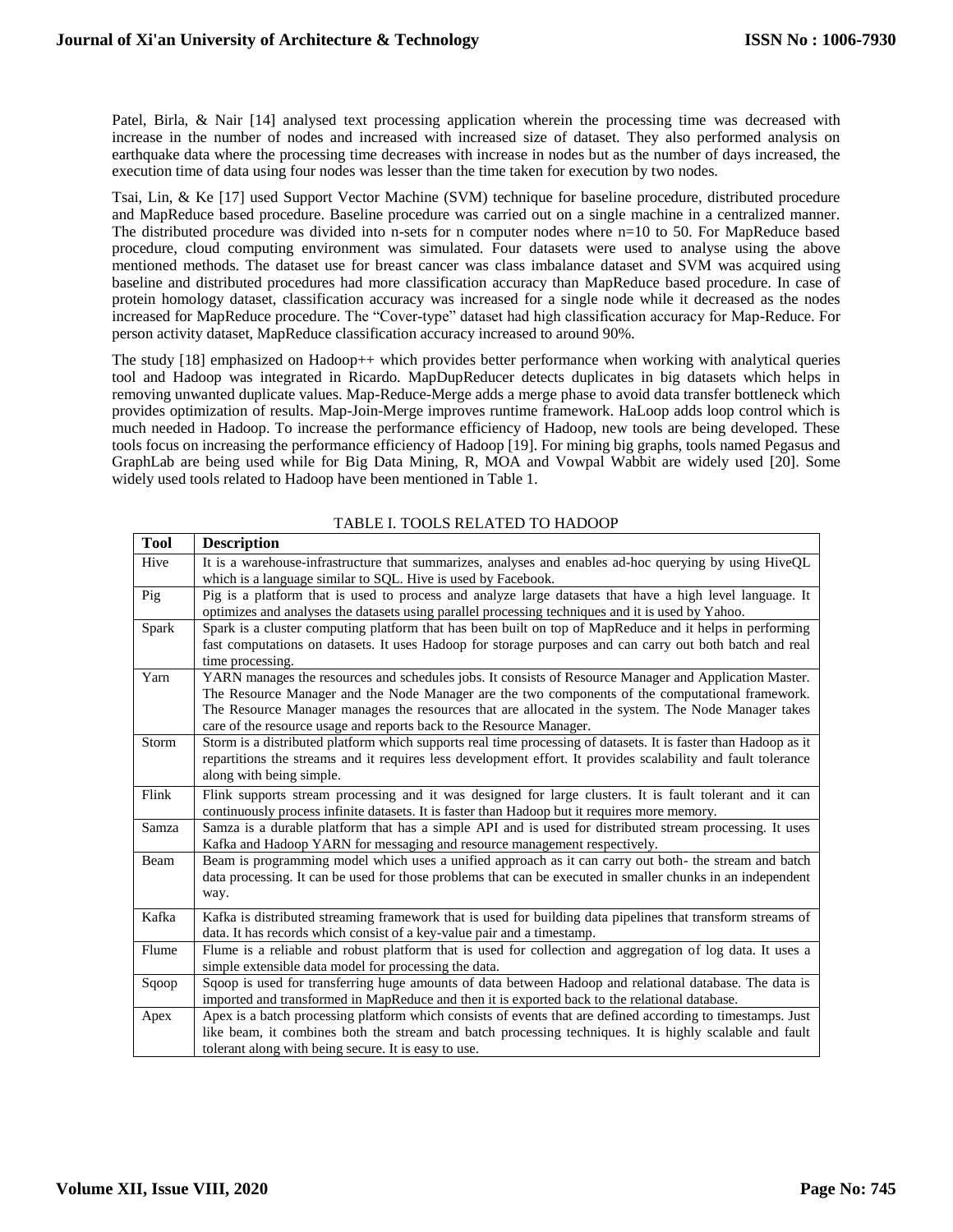# **IX. CHALLENGES IN HANDLING BIG DATA**

HadoopDB consists of multiple single node databases which use Hadoop as a coordinating and network communication layer. It should perform efficiently, be fault tolerant, have flexibility in its query interface and it should be able to run in a heterogeneous environment.

As the amount of data grows, the challenges related to its handling and processing also grow. The major challenges presented by Big Data are discussed in this section [6][21].

1. Scalability

If we are able to scale up or scale down according to the increasing or decreasing demand, then the system is scalable. As the data grows rapidly, so we should be able to scale up with such an efficiency that we don't stop the process of analyzing data and while it grows. Due to this NoSQL is used widely as it is consistent and schema free. Hashem, Ibrahim Hashem et al., [21] mentioned a technique called HaCube. This technique is used for analysis of data cube and it is an extension of MapReduce. In the experimental setup, HaCube was faster than Hadoop in terms of view maintenance.

2. Spurious correlation

Random variables tend to have high sample correlations in data sets of high dimensionality. Due to spurious correlations, we may infer a wrong outcome for a given dataset which can ultimately downgrade the quality of decisions. J. Fan et al., [4] use coefficient vector β which is the sparse vector as  $x = Y \beta + \varepsilon$ and var  $(\epsilon) = \sigma^2$  id. Using these equations, the author illustrates the maximum absolute sample correlation coefficient between two variables. The illustration also shows the maximum absolute sample correlation coefficient between one variable and closest linear projection of any four members to the other variable. The author pointed out, based on 1000 simulations, that distinguishing a gene from the other four genes was very difficult even though these four genes were not that relevant.

3. Privacy

As the amount of data rises, an individual prefers to store his or her data on a cloud. When different applications access that data, crucial information can be leaked and that leads to loss of an individual's private data as this data needs to be analyzed by different platforms to gain an insight about the data. Block Encryption is used to protect the data on clouds.

Hashem et al., [21] highlighted various ways that the privacy of a user could be protected. If the intermediate clouds have to be encrypted, then the time utilization and cost of providing privacy can increase. If the user's search privileges are controlled then, the task of preserving privacy becomes easier for the cloud owner. Three tier architecture that provides several layers of privacy to cloud users were elaborated.

1. Data quality

Data quality has been a concern even for traditional analytical techniques [5]. In terms of Big Data, dirty data i.e. the data that has errors or is incorrect is a big problem as on analyzing it we'll get unreliable outputs which can affect the decision of an organization. Data that is collected from heterogeneous sources may be inconsistent that is the data may not have the same format in a database. This will result in inaccurate outputs as the quality of data is deteriorated.

2. Heterogeneity

As the data is generated and collected from various resources, so the data is a collection of structured, unstructured and semi- structured data. To operate on this data, we need to find techniques that will be able to work on such a huge collection of various types of data [4].

Heterogeneity plays a big role in Big Data. The data has a large sample size using which we can discover an association between covariates and develop a better understanding about the data.

# **X. OPEN RESEARCH CHALLENGES**

HadoopDB consists of multiple single node databases which use Hadoop as a coordinating and network communication layer. It should perform efficiently, be fault tolerant, have flexibility in its query interface and it should be able to run in a heterogeneous environment.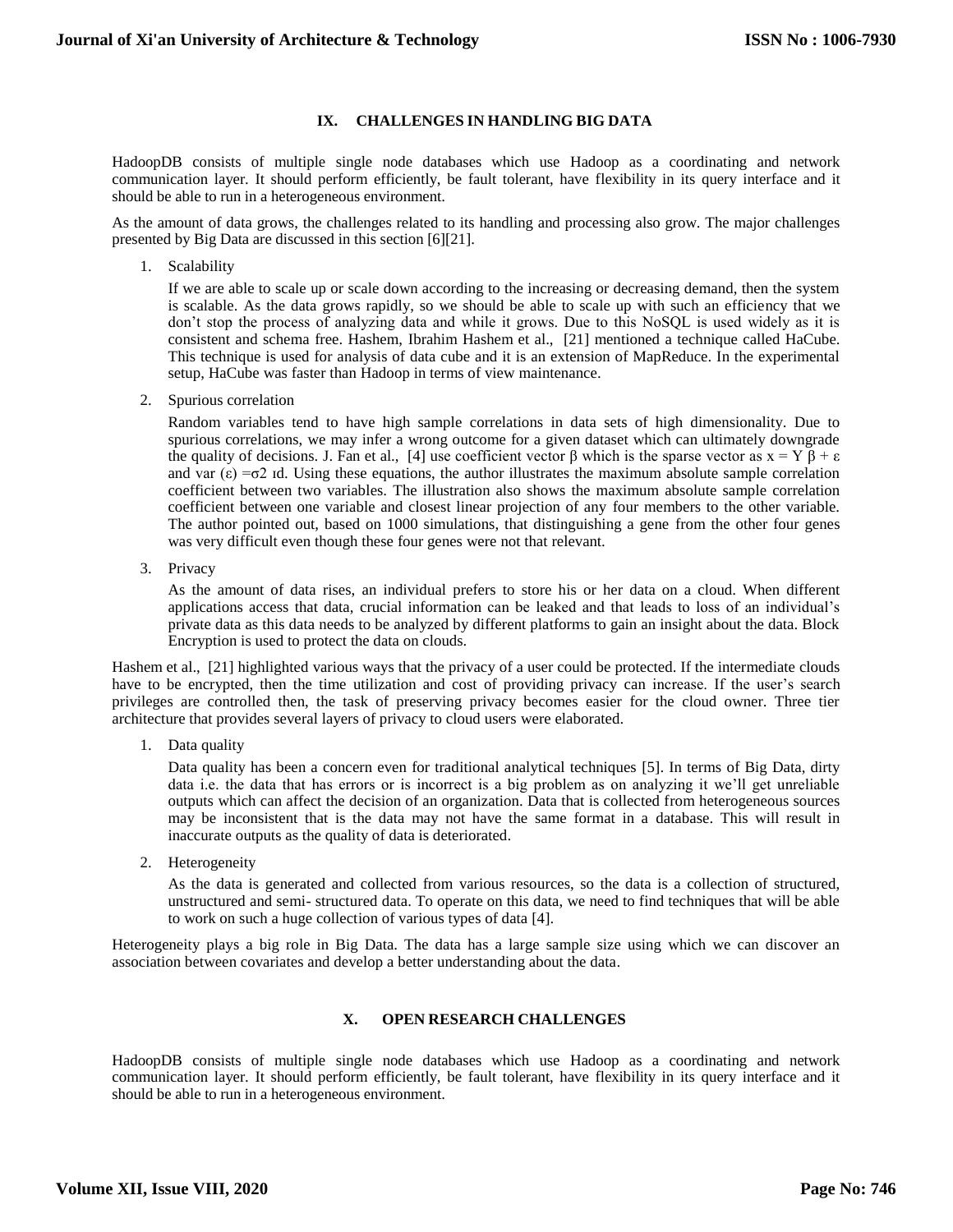Data is growing exponentially but the development of processing mechanisms that are efficient to handle this data is not at a rate at par with the growth of data [6]. There are certain problems that are posed by rapid growth of data and there is a need to address these problems by carrying out research in these areas. [6][21].

1. Security

Security of Big Data is also an issue as the huge amount of data needs to be encrypted along with the application of user authentication and access regulation techniques so as to save the data from unauthorized access.

2. Analysis

To analyze large datasets that have data from various sources, we need specials tools. These tools should be able to provide an accurate outcome irrespective of the source and type of data.

3. Distributed Storage

Storing and retrieving big data is a huge task. The storage devices that are available are incapable of storing this data as the maximum size of a hard disk available till date is just 60 TB and this is not enough to handle huge datasets [18].

4. Staging

Before transformation of data, the data that has to be processed is stored in a single place. This is known as the staging area. The data collected is of heterogeneous nature in case of Big Data. So the data may be structured, unstructured or semi-structured. This data needs to be converted into a simplified form so as to procure useful information from it.

#### **XI. CONCLUSION**

The data, as predicted, is growing at a fast rate and the various organizations are trying to work at its pace in order to yield the best results out of this growth. The organizations are striving to use this data to the best of their potential so as to help them understand and gain an insight into their key demographics and also to help them in making a better and informed decision. Hadoop provides a framework to handle datasets that are large and complex with MapReduce being one of the most popular ones. It also provides other specialized tools like Spark, Pig, and Hive etc. to operate on these datasets. Hadoop is an easy to use platform with scalability and parallelization as its main features. But there are various other challenges that need to be worked on in order to provide a better experience in working with Big Data thus helping the organizations in optimizing their services. The present work highlighted key challenges of big data i.e. scalability, spurious correlation, privacy, data quality, heterogeneity, integrity and noise, accumulation and incidental endogeneity which need to be addressed in the future. The paper also pointed out some open research challenges like security, data analysis, distributed storage and staging which are crucial and must be addressed in the future research.

## **REFERENCES**

- [1] R. Bryant, R. H. Katz, and E. D. Lazowska, "Big-data computing: creating revolutionary breakthroughs in commerce, science and society." December, 2008.
- [2] A. Abouzeid, K. Bajda-Pawlikowski, D. J. Abadi, A. Silberschatz, and A. Rasin, "HadoopDB: An architectural hybrid of MapReduce and DBMS technologies," 2009.
- [3] S. Chaudhuri, "What next?: a half-dozen data management research goals for big data and the cloud," in Proceedings of the 31st ACM SIGMOD-SIGACT-SIGAI symposium on Principles of Database Systems, 2012, pp. 1–4.
- [4] Fan, J., Han, F., & Liu, H. (2014). Challenges of big data analysis. National science review, 1(2), 293- 314.
- [5] Y. Demchenko, P. Grosso, C. De Laat, and P. Membrey, "Addressing big data issues in scientific data infrastructure," in *2013 International Conference on Collaboration Technologies and Systems (CTS)*, 2013, pp. 48–55.
- [6] S. J. Samuel, K. Rvp, K. Sashidhar, and C. R. Bharathi, "A survey on big data and its research challenges," *ARPN J. Eng. Appl. Sci*, vol. 10, no. 8, pp. 3343–3347, 2015.
- [7] R. Kitchin and G. McArdle, "What makes Big Data, Big Data? Exploring the ontological